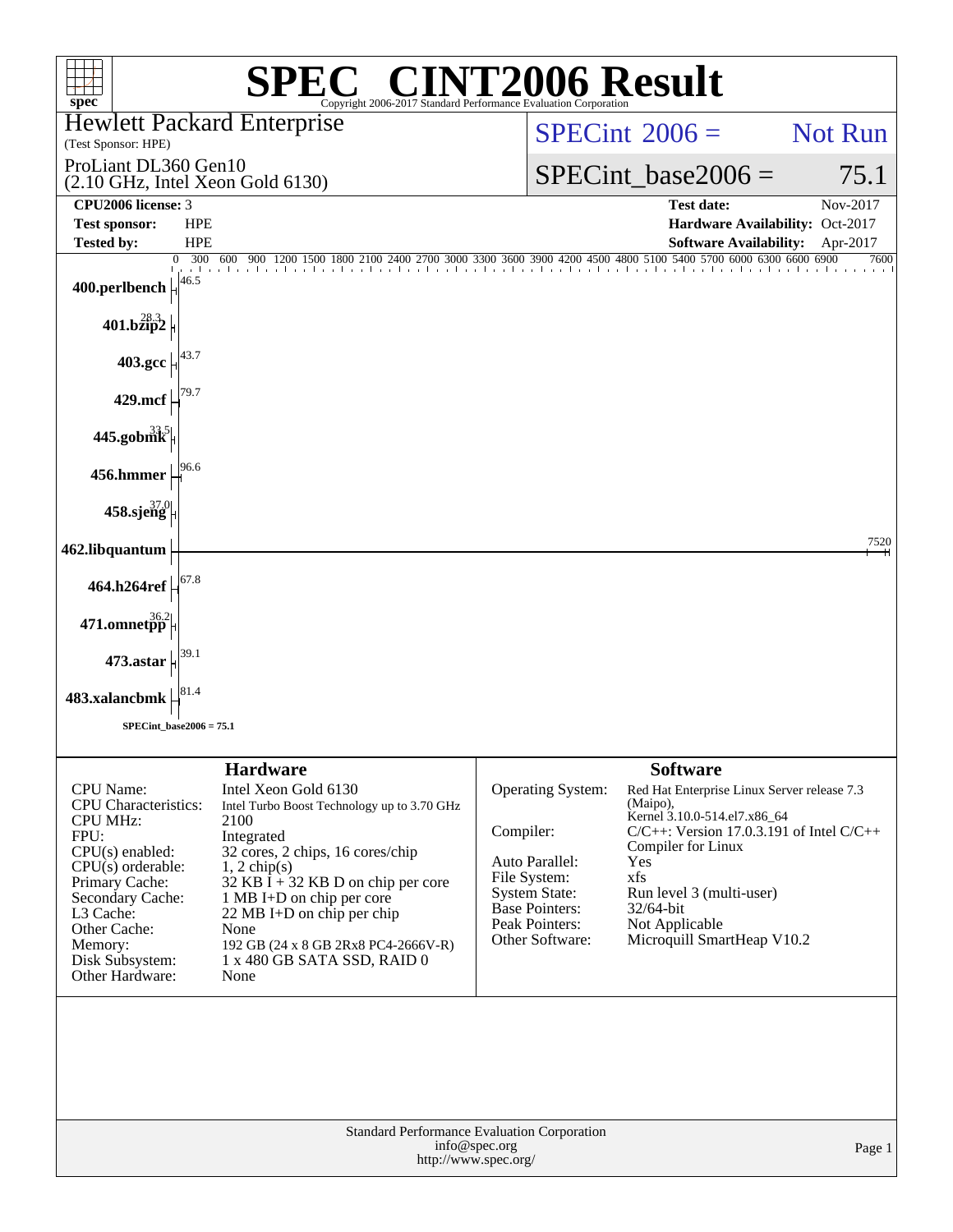

### Hewlett Packard Enterprise

(Test Sponsor: HPE)

ProLiant DL360 Gen10

(2.10 GHz, Intel Xeon Gold 6130)

 $SPECint2006 =$  Not Run

## SPECint base2006 =  $75.1$

**[CPU2006 license:](http://www.spec.org/auto/cpu2006/Docs/result-fields.html#CPU2006license)** 3 **[Test date:](http://www.spec.org/auto/cpu2006/Docs/result-fields.html#Testdate)** Nov-2017

**[Test sponsor:](http://www.spec.org/auto/cpu2006/Docs/result-fields.html#Testsponsor)** HPE **[Hardware Availability:](http://www.spec.org/auto/cpu2006/Docs/result-fields.html#HardwareAvailability)** Oct-2017 **[Tested by:](http://www.spec.org/auto/cpu2006/Docs/result-fields.html#Testedby)** HPE **[Software Availability:](http://www.spec.org/auto/cpu2006/Docs/result-fields.html#SoftwareAvailability)** Apr-2017

### **[Results Table](http://www.spec.org/auto/cpu2006/Docs/result-fields.html#ResultsTable)**

|                                                                                                          | <b>Base</b>    |       |                |       |                |       | <b>Peak</b>    |              |                |              |                |              |
|----------------------------------------------------------------------------------------------------------|----------------|-------|----------------|-------|----------------|-------|----------------|--------------|----------------|--------------|----------------|--------------|
| <b>Benchmark</b>                                                                                         | <b>Seconds</b> | Ratio | <b>Seconds</b> | Ratio | <b>Seconds</b> | Ratio | <b>Seconds</b> | <b>Ratio</b> | <b>Seconds</b> | <b>Ratio</b> | <b>Seconds</b> | <b>Ratio</b> |
| 400.perlbench                                                                                            | 209            | 46.6  | 210            | 46.5  | 210            | 46.5  |                |              |                |              |                |              |
| 401.bzip2                                                                                                | 341            | 28.3  | 341            | 28.3  | 341            | 28.3  |                |              |                |              |                |              |
| $403.\mathrm{gcc}$                                                                                       | 184            | 43.7  | 185            | 43.6  | 184            | 43.7  |                |              |                |              |                |              |
| $429$ .mcf                                                                                               | 114            | 79.7I | 114            | 79.7  | 113            | 80.8  |                |              |                |              |                |              |
| $445$ .gobmk                                                                                             | 313            | 33.5  | 313            | 33.5  | 313            | 33.5  |                |              |                |              |                |              |
| $456.$ hmmer                                                                                             | 96.4           | 96.8  | 96.8           | 96.4  | 96.6           | 96.6  |                |              |                |              |                |              |
| $458$ .sjeng                                                                                             | 327            | 37.0  | 327            | 37.0  | 327            | 37.0  |                |              |                |              |                |              |
| 462.libquantum                                                                                           | 2.83           | 7330  | 2.74           | 7560  | 2.75           | 7520  |                |              |                |              |                |              |
| 464.h264ref                                                                                              | 329            | 67.3  | 327            | 67.8  | 326            | 67.8  |                |              |                |              |                |              |
| $ 471$ .omnetpp                                                                                          | 173            | 36.2  | 173            | 36.2  | 173            | 36.2  |                |              |                |              |                |              |
| $473$ . astar                                                                                            | 180            | 39.0I | 180            | 39.1  | 179            | 39.2  |                |              |                |              |                |              |
| 483.xalancbmk                                                                                            | 85.1           | 81.0  | 84.8           | 81.4  | 84.8           | 81.4  |                |              |                |              |                |              |
| Results appear in the order in which they were run. Bold underlined text indicates a median measurement. |                |       |                |       |                |       |                |              |                |              |                |              |

### **[Operating System Notes](http://www.spec.org/auto/cpu2006/Docs/result-fields.html#OperatingSystemNotes)**

 Stack size set to unlimited using "ulimit -s unlimited" Transparent Huge Pages enabled by default Filesystem page cache cleared with: shell invocation of 'sync; echo 3 > /proc/sys/vm/drop\_caches' prior to run IRQ balance service was stop using "service irqbalance stop" Tuned-adm profile was set to Throughtput-Performance

### **[Platform Notes](http://www.spec.org/auto/cpu2006/Docs/result-fields.html#PlatformNotes)**

BIOS Configuration: Intel Hyperthreading set to Disabled Thermal Configuration set to Maximum Cooling LLC Prefetch set to Enabled LLC Dead Line Allocation set to Disabled Memory Patrol Scrubbing set to Disabled Workload Profile set to General Peak Frequency Compute Energy/Performance Bias set to Maximum Performance Workload Profile set to Custom NUMA Group Size Optimization set to Flat Sysinfo program /home/specuser/cpu2006/config/sysinfo.rev6993 Revision 6993 of 2015-11-06 (b5e8d4b4eb51ed28d7f98696cbe290c1) running on dl360Gen10rhel73Unit2 Wed Nov 15 10:37:24 2017

 This section contains SUT (System Under Test) info as seen by some common utilities. To remove or add to this section, see: <http://www.spec.org/cpu2006/Docs/config.html#sysinfo>

Continued on next page

Standard Performance Evaluation Corporation [info@spec.org](mailto:info@spec.org) <http://www.spec.org/>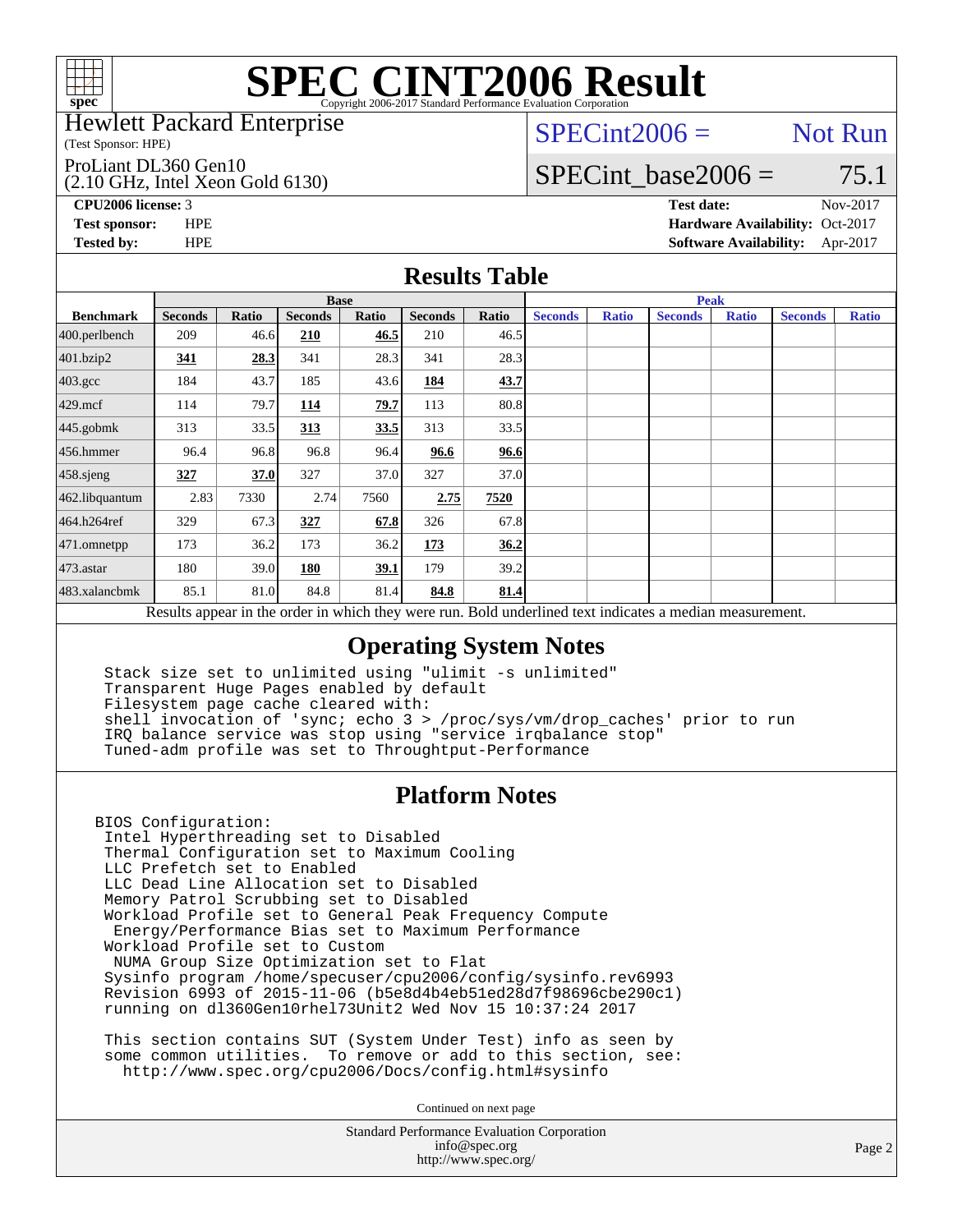

Hewlett Packard Enterprise

(Test Sponsor: HPE)

 $SPECint2006 =$  Not Run

ProLiant DL360 Gen10

(2.10 GHz, Intel Xeon Gold 6130)

**[Test sponsor:](http://www.spec.org/auto/cpu2006/Docs/result-fields.html#Testsponsor)** HPE **[Hardware Availability:](http://www.spec.org/auto/cpu2006/Docs/result-fields.html#HardwareAvailability)** Oct-2017 **[Tested by:](http://www.spec.org/auto/cpu2006/Docs/result-fields.html#Testedby)** HPE **[Software Availability:](http://www.spec.org/auto/cpu2006/Docs/result-fields.html#SoftwareAvailability)** Apr-2017

SPECint base2006 =  $75.1$ **[CPU2006 license:](http://www.spec.org/auto/cpu2006/Docs/result-fields.html#CPU2006license)** 3 **[Test date:](http://www.spec.org/auto/cpu2006/Docs/result-fields.html#Testdate)** Nov-2017

### **[Platform Notes \(Continued\)](http://www.spec.org/auto/cpu2006/Docs/result-fields.html#PlatformNotes)**

Standard Performance Evaluation Corporation [info@spec.org](mailto:info@spec.org) From /proc/cpuinfo model name : Intel(R) Xeon(R) Gold 6130 CPU @ 2.10GHz 2 "physical id"s (chips) 32 "processors" cores, siblings (Caution: counting these is hw and system dependent. The following excerpts from /proc/cpuinfo might not be reliable. Use with caution.) cpu cores : 16 siblings : 16 physical 0: cores 0 1 2 3 4 5 6 7 8 9 10 11 12 13 14 15 physical 1: cores 0 1 2 3 4 5 6 7 8 9 10 11 12 13 14 15 cache size : 22528 KB From /proc/meminfo<br>MemTotal: 197572720 kB HugePages\_Total: 0<br>Hugepagesize: 2048 kB Hugepagesize: From /etc/\*release\* /etc/\*version\* os-release: NAME="Red Hat Enterprise Linux Server" VERSION="7.3 (Maipo)" ID="rhel" ID\_LIKE="fedora" VERSION\_ID="7.3" PRETTY\_NAME="Red Hat Enterprise Linux Server 7.3 (Maipo)" ANSI\_COLOR="0;31" CPE\_NAME="cpe:/o:redhat:enterprise\_linux:7.3:GA:server" redhat-release: Red Hat Enterprise Linux Server release 7.3 (Maipo) system-release: Red Hat Enterprise Linux Server release 7.3 (Maipo) system-release-cpe: cpe:/o:redhat:enterprise\_linux:7.3:ga:server uname -a: Linux dl360Gen10rhel73Unit2 3.10.0-514.el7.x86\_64 #1 SMP Wed Oct 19 11:24:13 EDT 2016 x86\_64 x86\_64 x86\_64 GNU/Linux run-level 3 Nov 15 08:22 SPEC is set to: /home/specuser/cpu2006 Filesystem Type Size Used Avail Use% Mounted on<br>/dev/mapper/rhel-home xfs 392G 36G 357G 10% /home  $/$ dev/mapper/rhel-home xfs 392G Additional information from dmidecode: Warning: Use caution when you interpret this section. The 'dmidecode' program reads system data which is "intended to allow hardware to be accurately determined", but the intent may not be met, as there are frequent changes to hardware, firmware, and the "DMTF SMBIOS" standard. BIOS HPE U32 09/29/2017 Memory: 24x UNKNOWN NOT AVAILABLE 8 GB 2 rank 2666 MHz Continued on next page

<http://www.spec.org/>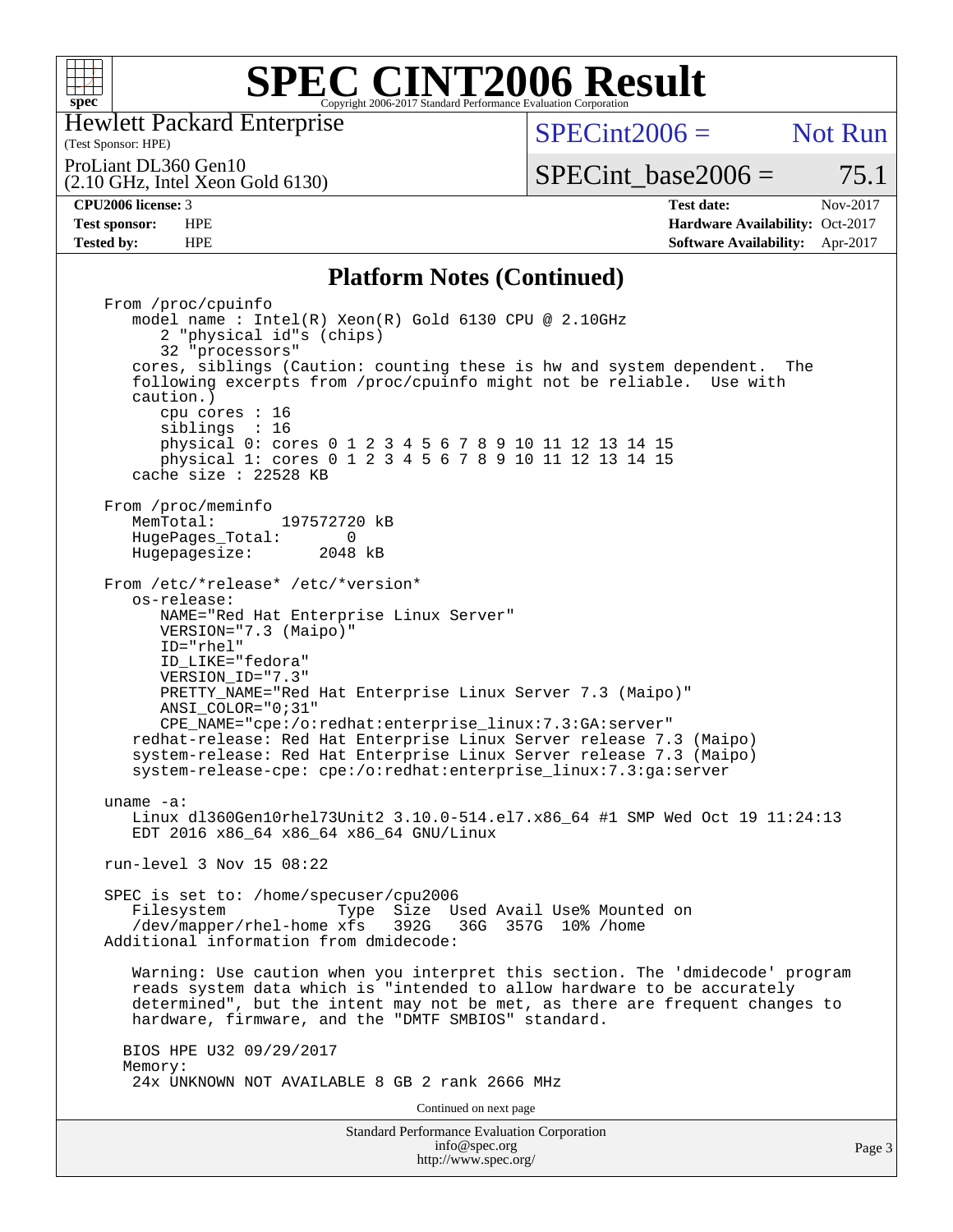

Hewlett Packard Enterprise

(Test Sponsor: HPE)

 $SPECint2006 =$  Not Run

ProLiant DL360 Gen10

(2.10 GHz, Intel Xeon Gold 6130)

**[CPU2006 license:](http://www.spec.org/auto/cpu2006/Docs/result-fields.html#CPU2006license)** 3 **[Test date:](http://www.spec.org/auto/cpu2006/Docs/result-fields.html#Testdate)** Nov-2017 **[Test sponsor:](http://www.spec.org/auto/cpu2006/Docs/result-fields.html#Testsponsor)** HPE **[Hardware Availability:](http://www.spec.org/auto/cpu2006/Docs/result-fields.html#HardwareAvailability)** Oct-2017 **[Tested by:](http://www.spec.org/auto/cpu2006/Docs/result-fields.html#Testedby)** HPE **[Software Availability:](http://www.spec.org/auto/cpu2006/Docs/result-fields.html#SoftwareAvailability)** Apr-2017

SPECint base2006 =  $75.1$ 

### **[Platform Notes \(Continued\)](http://www.spec.org/auto/cpu2006/Docs/result-fields.html#PlatformNotes)**

(End of data from sysinfo program)

### **[General Notes](http://www.spec.org/auto/cpu2006/Docs/result-fields.html#GeneralNotes)**

Environment variables set by runspec before the start of the run: KMP\_AFFINITY = "granularity=fine,compact" LD\_LIBRARY\_PATH = "/home/specuser/cpu2006/lib/ia32:/home/specuser/cpu2006/lib/intel64:/home/specuser/cpu2006/sh10.2" OMP\_NUM\_THREADS = "32"

 Binaries compiled on a system with 1x Intel Core i7-4790 CPU + 32GB RAM memory using Redhat Enterprise Linux 7.2

# **[Base Compiler Invocation](http://www.spec.org/auto/cpu2006/Docs/result-fields.html#BaseCompilerInvocation)**

[C benchmarks](http://www.spec.org/auto/cpu2006/Docs/result-fields.html#Cbenchmarks): [icc -m64](http://www.spec.org/cpu2006/results/res2017q4/cpu2006-20171127-50820.flags.html#user_CCbase_intel_icc_64bit_bda6cc9af1fdbb0edc3795bac97ada53)

[C++ benchmarks:](http://www.spec.org/auto/cpu2006/Docs/result-fields.html#CXXbenchmarks) [icpc -m64](http://www.spec.org/cpu2006/results/res2017q4/cpu2006-20171127-50820.flags.html#user_CXXbase_intel_icpc_64bit_fc66a5337ce925472a5c54ad6a0de310)

# **[Base Portability Flags](http://www.spec.org/auto/cpu2006/Docs/result-fields.html#BasePortabilityFlags)**

 400.perlbench: [-DSPEC\\_CPU\\_LP64](http://www.spec.org/cpu2006/results/res2017q4/cpu2006-20171127-50820.flags.html#b400.perlbench_basePORTABILITY_DSPEC_CPU_LP64) [-DSPEC\\_CPU\\_LINUX\\_X64](http://www.spec.org/cpu2006/results/res2017q4/cpu2006-20171127-50820.flags.html#b400.perlbench_baseCPORTABILITY_DSPEC_CPU_LINUX_X64) 401.bzip2: [-DSPEC\\_CPU\\_LP64](http://www.spec.org/cpu2006/results/res2017q4/cpu2006-20171127-50820.flags.html#suite_basePORTABILITY401_bzip2_DSPEC_CPU_LP64) 403.gcc: [-DSPEC\\_CPU\\_LP64](http://www.spec.org/cpu2006/results/res2017q4/cpu2006-20171127-50820.flags.html#suite_basePORTABILITY403_gcc_DSPEC_CPU_LP64) 429.mcf: [-DSPEC\\_CPU\\_LP64](http://www.spec.org/cpu2006/results/res2017q4/cpu2006-20171127-50820.flags.html#suite_basePORTABILITY429_mcf_DSPEC_CPU_LP64) 445.gobmk: [-DSPEC\\_CPU\\_LP64](http://www.spec.org/cpu2006/results/res2017q4/cpu2006-20171127-50820.flags.html#suite_basePORTABILITY445_gobmk_DSPEC_CPU_LP64) 456.hmmer: [-DSPEC\\_CPU\\_LP64](http://www.spec.org/cpu2006/results/res2017q4/cpu2006-20171127-50820.flags.html#suite_basePORTABILITY456_hmmer_DSPEC_CPU_LP64) 458.sjeng: [-DSPEC\\_CPU\\_LP64](http://www.spec.org/cpu2006/results/res2017q4/cpu2006-20171127-50820.flags.html#suite_basePORTABILITY458_sjeng_DSPEC_CPU_LP64) 462.libquantum: [-DSPEC\\_CPU\\_LP64](http://www.spec.org/cpu2006/results/res2017q4/cpu2006-20171127-50820.flags.html#suite_basePORTABILITY462_libquantum_DSPEC_CPU_LP64) [-DSPEC\\_CPU\\_LINUX](http://www.spec.org/cpu2006/results/res2017q4/cpu2006-20171127-50820.flags.html#b462.libquantum_baseCPORTABILITY_DSPEC_CPU_LINUX) 464.h264ref: [-DSPEC\\_CPU\\_LP64](http://www.spec.org/cpu2006/results/res2017q4/cpu2006-20171127-50820.flags.html#suite_basePORTABILITY464_h264ref_DSPEC_CPU_LP64) 471.omnetpp: [-DSPEC\\_CPU\\_LP64](http://www.spec.org/cpu2006/results/res2017q4/cpu2006-20171127-50820.flags.html#suite_basePORTABILITY471_omnetpp_DSPEC_CPU_LP64) 473.astar: [-DSPEC\\_CPU\\_LP64](http://www.spec.org/cpu2006/results/res2017q4/cpu2006-20171127-50820.flags.html#suite_basePORTABILITY473_astar_DSPEC_CPU_LP64) 483.xalancbmk: [-DSPEC\\_CPU\\_LP64](http://www.spec.org/cpu2006/results/res2017q4/cpu2006-20171127-50820.flags.html#suite_basePORTABILITY483_xalancbmk_DSPEC_CPU_LP64) [-DSPEC\\_CPU\\_LINUX](http://www.spec.org/cpu2006/results/res2017q4/cpu2006-20171127-50820.flags.html#b483.xalancbmk_baseCXXPORTABILITY_DSPEC_CPU_LINUX)

# **[Base Optimization Flags](http://www.spec.org/auto/cpu2006/Docs/result-fields.html#BaseOptimizationFlags)**

[C benchmarks](http://www.spec.org/auto/cpu2006/Docs/result-fields.html#Cbenchmarks):

[-xCORE-AVX2](http://www.spec.org/cpu2006/results/res2017q4/cpu2006-20171127-50820.flags.html#user_CCbase_f-xCORE-AVX2) [-ipo](http://www.spec.org/cpu2006/results/res2017q4/cpu2006-20171127-50820.flags.html#user_CCbase_f-ipo) [-O3](http://www.spec.org/cpu2006/results/res2017q4/cpu2006-20171127-50820.flags.html#user_CCbase_f-O3) [-no-prec-div](http://www.spec.org/cpu2006/results/res2017q4/cpu2006-20171127-50820.flags.html#user_CCbase_f-no-prec-div) [-parallel](http://www.spec.org/cpu2006/results/res2017q4/cpu2006-20171127-50820.flags.html#user_CCbase_f-parallel) [-qopt-prefetch](http://www.spec.org/cpu2006/results/res2017q4/cpu2006-20171127-50820.flags.html#user_CCbase_f-qopt-prefetch) [-auto-p32](http://www.spec.org/cpu2006/results/res2017q4/cpu2006-20171127-50820.flags.html#user_CCbase_f-auto-p32)

[C++ benchmarks:](http://www.spec.org/auto/cpu2006/Docs/result-fields.html#CXXbenchmarks)

```
-xCORE-AVX2 -ipo -O3 -no-prec-div -qopt-prefetch -auto-p32
-Wl,-z,muldefs -L/sh10.2 -lsmartheap64
```
Standard Performance Evaluation Corporation [info@spec.org](mailto:info@spec.org) <http://www.spec.org/>